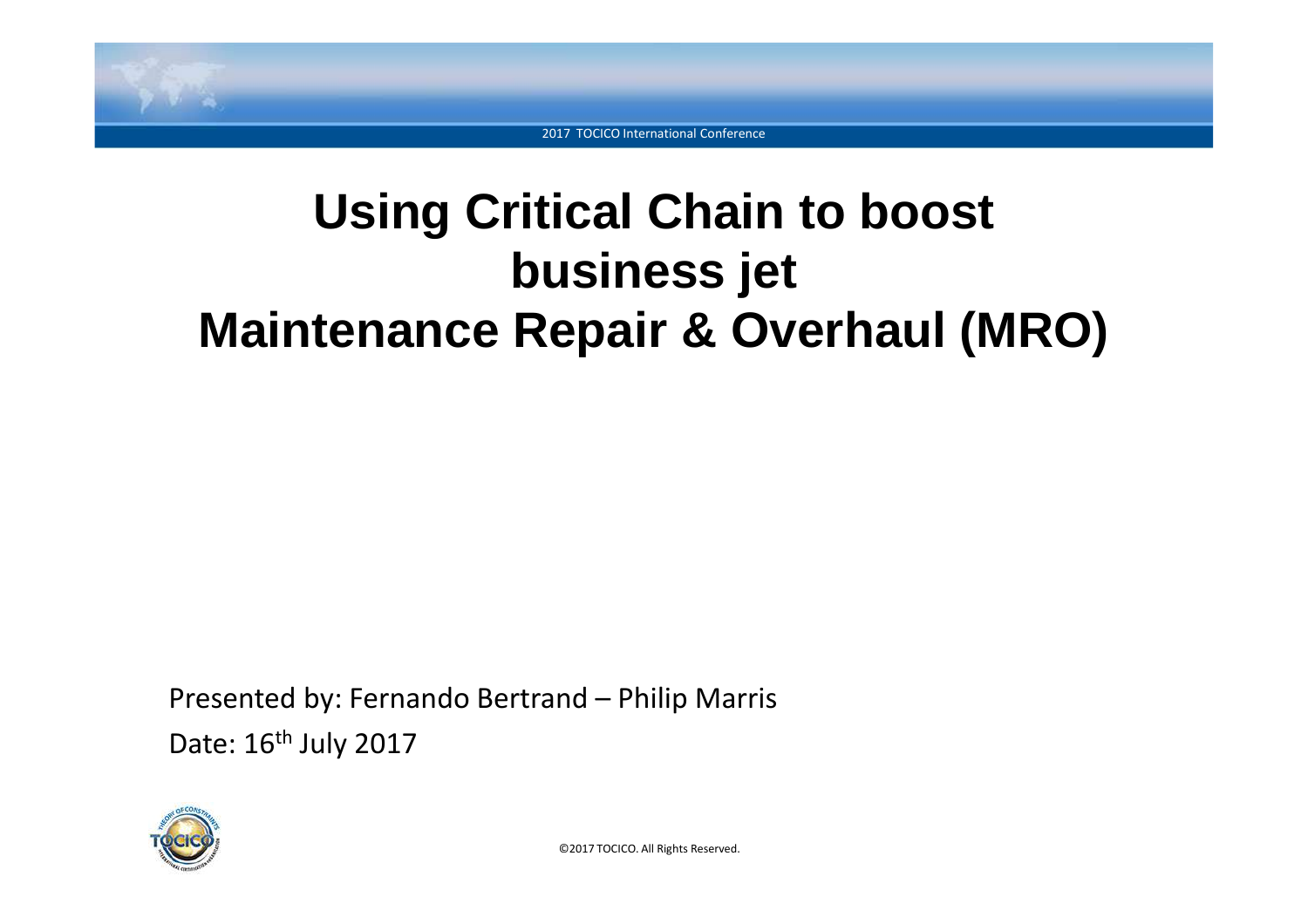

### **Activity of Embraer Executive Jets at Le Bourget (#1/2)**



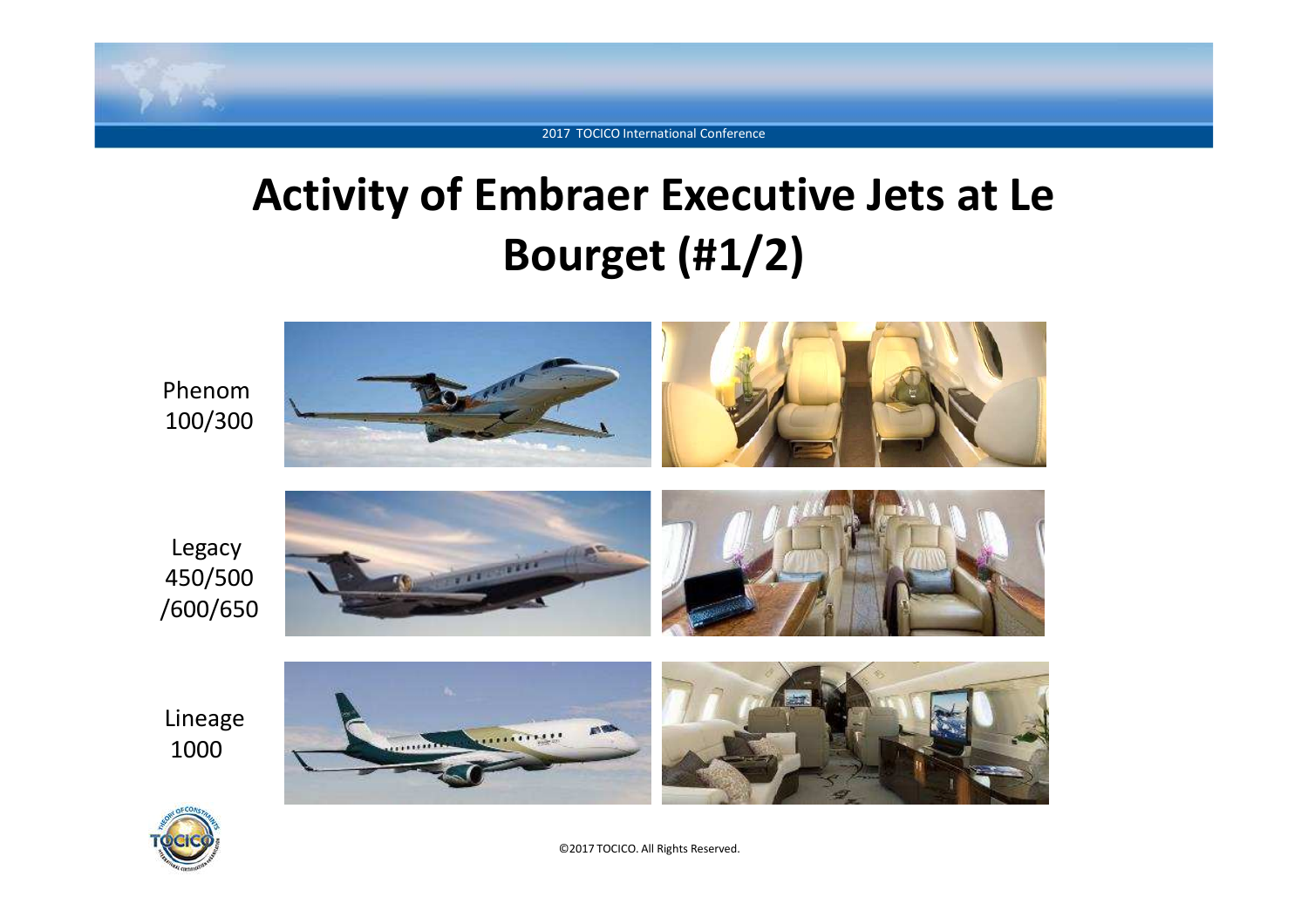### **Activity of Embraer Executive Jets at Le Bourget (#2/2)**

- • Maintenance support for Embraer Executive fleet for the Europe Middle-East Africa – $EMFA - zone.$
- • Maintenance teams :
	- –2 shifts, 5 days/week,
	- – A 4ON/4OFF maintenance team dedicated to Line and AOG (Aircraft On Ground) to ensure a 24h/7 service.
- •The Hangar is fully booked for the whole year.
- • Customer Service is mandatory for Lines et AOG.







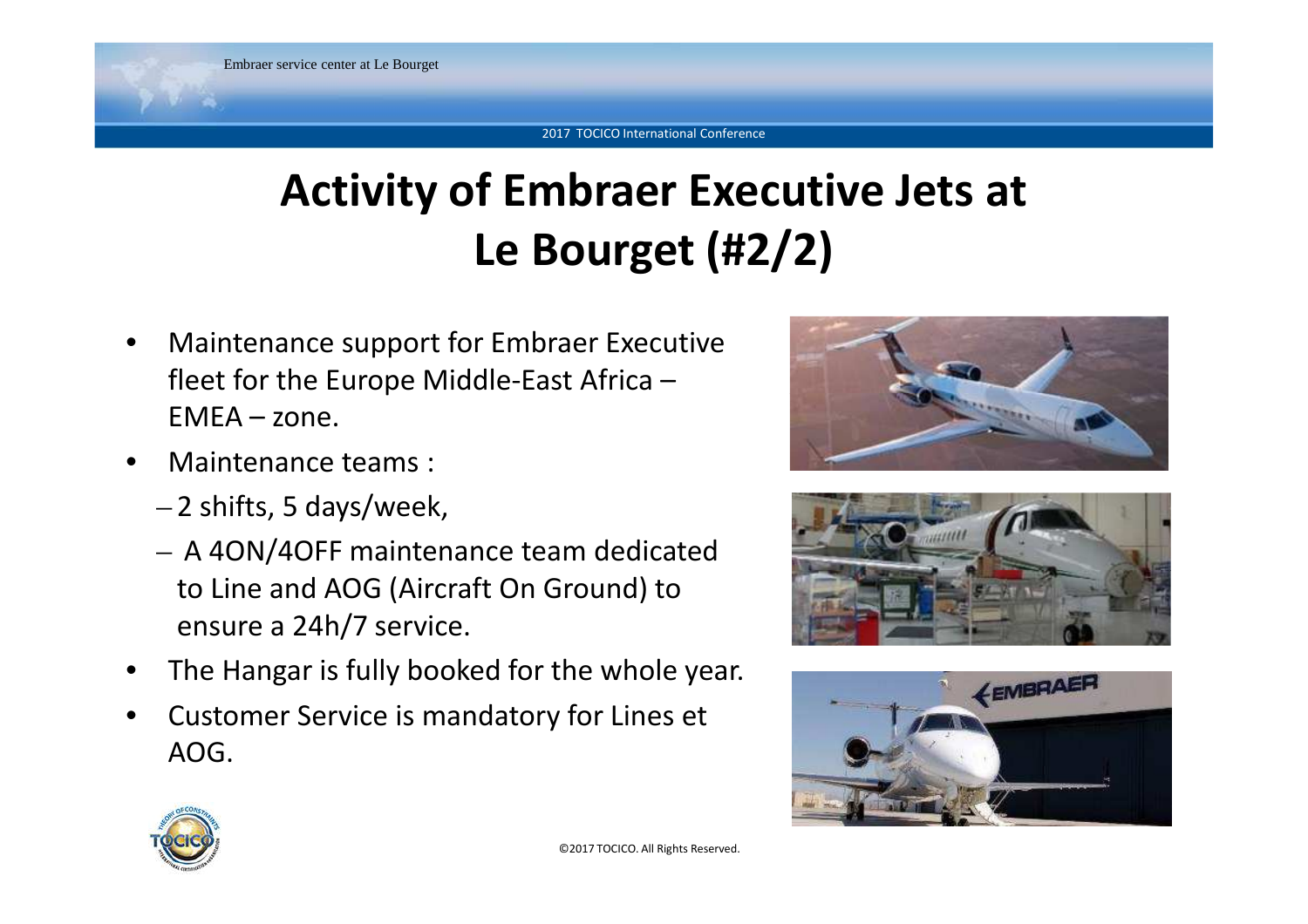## **Difficulties in bringing visibility on check progress…**

- • Planning before and during the check is not efficient (notably for the Check-C\* maintenance).
- •Only 40 % of parts are delivered on time.
- •Customers validation for additional work comes in late.
- $\bullet$ Technicians don't know their daily priority.
- •The visibility given to the teams about check progress is erroneous.
- •Management of the hangar's "slots" is not robust nor reliable.
- • The amount of Line maintenance and AOG impacts teams working in the hangar.



\*Check-C = Major maintenance intervention after 8 years of use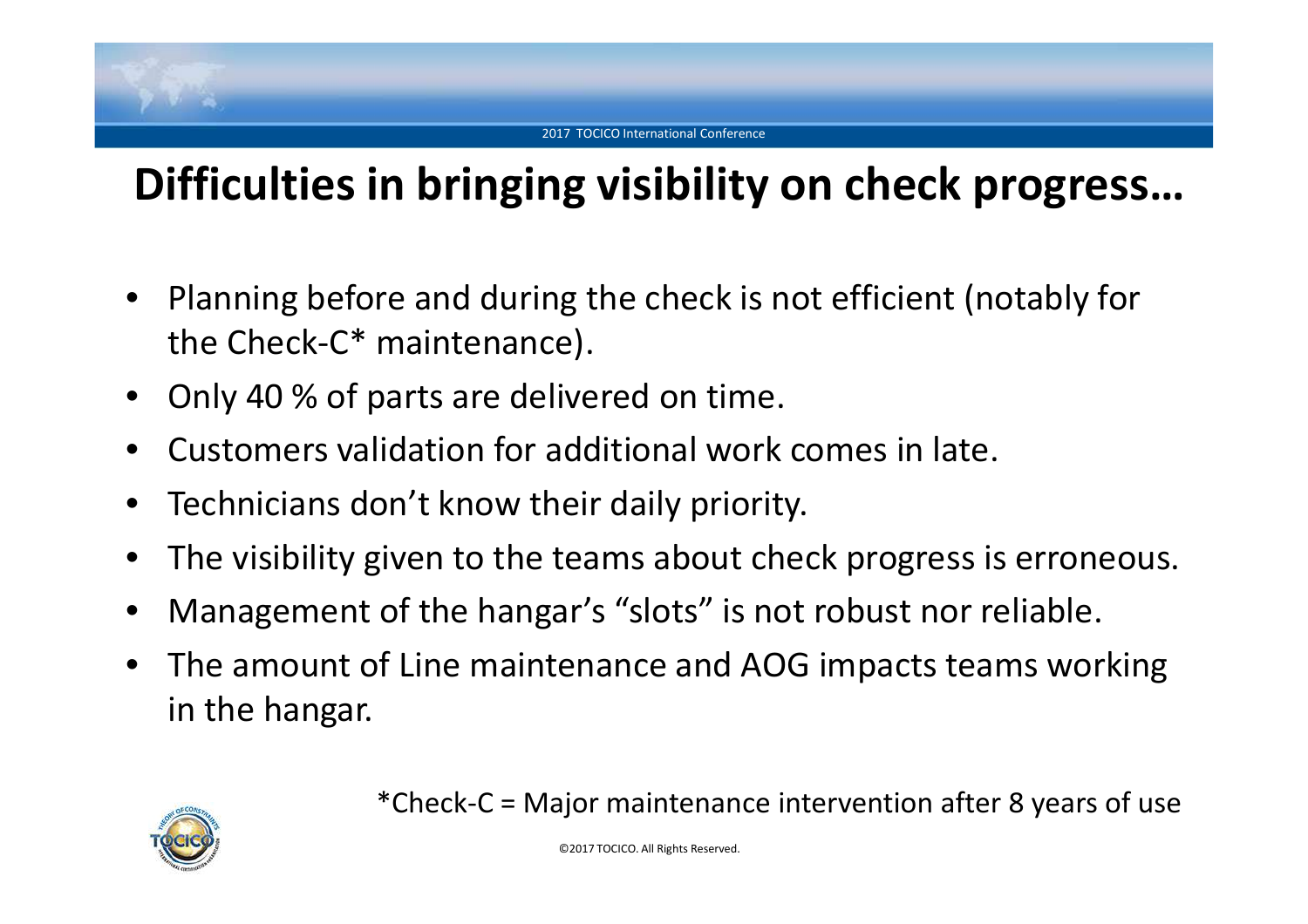# **The first step is to build a macro-schedule for a achieving a check in 5 weeks**

- Construction of a macro-schedule with short-term objectives, example: Jacking – Day 5.
- Analysis of previous Check-C :
	- –Priority is given to aircraft areas that generate the most "findings".
	- –Supply of the most recurring parts.
- Definition of a mini/maxi number of resources per area.
- •Training of all employees on Critical Chain.

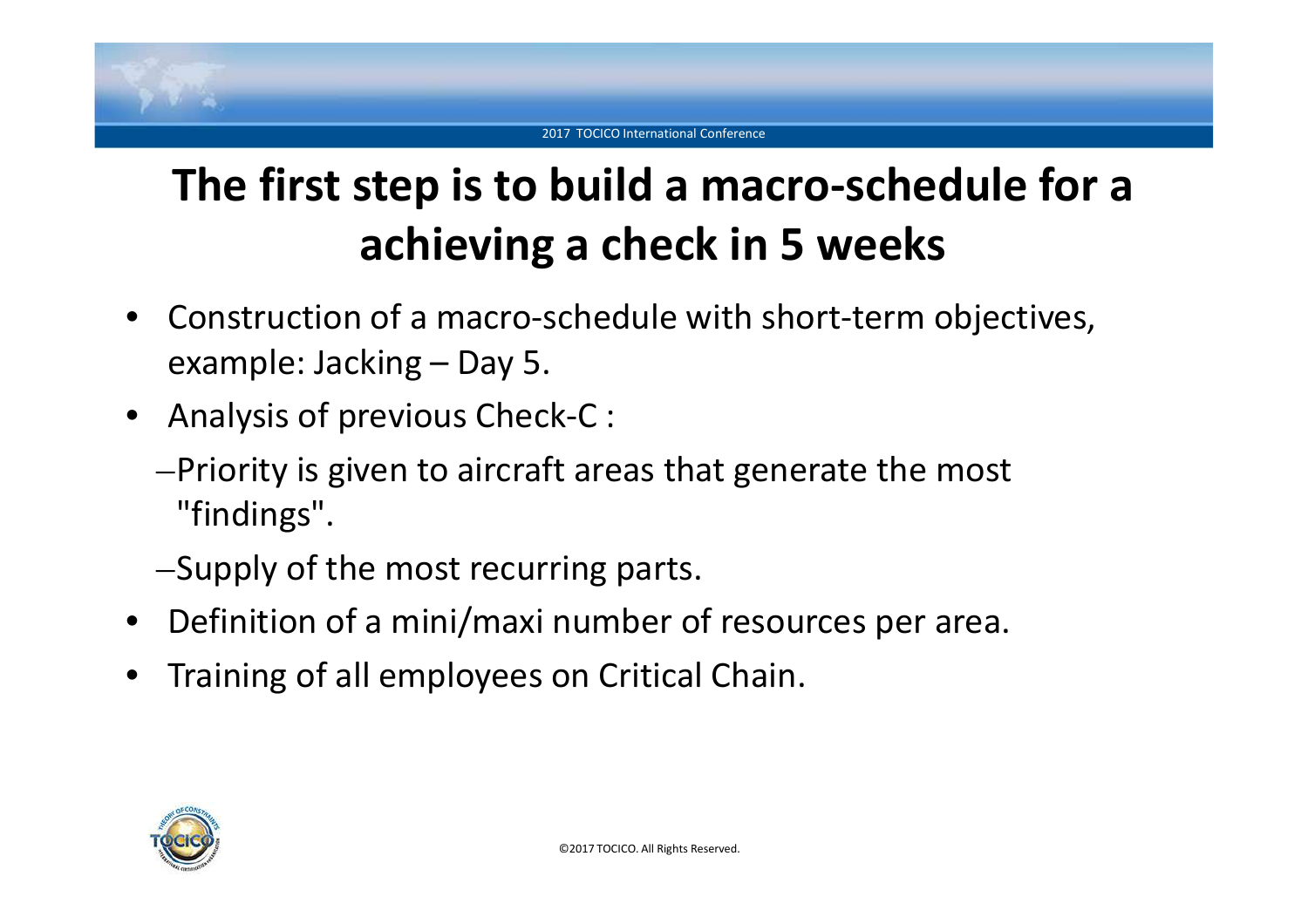# 2017 TOCICO International Conference

### **Macro-schedule for achieving a check in 5 weeks**





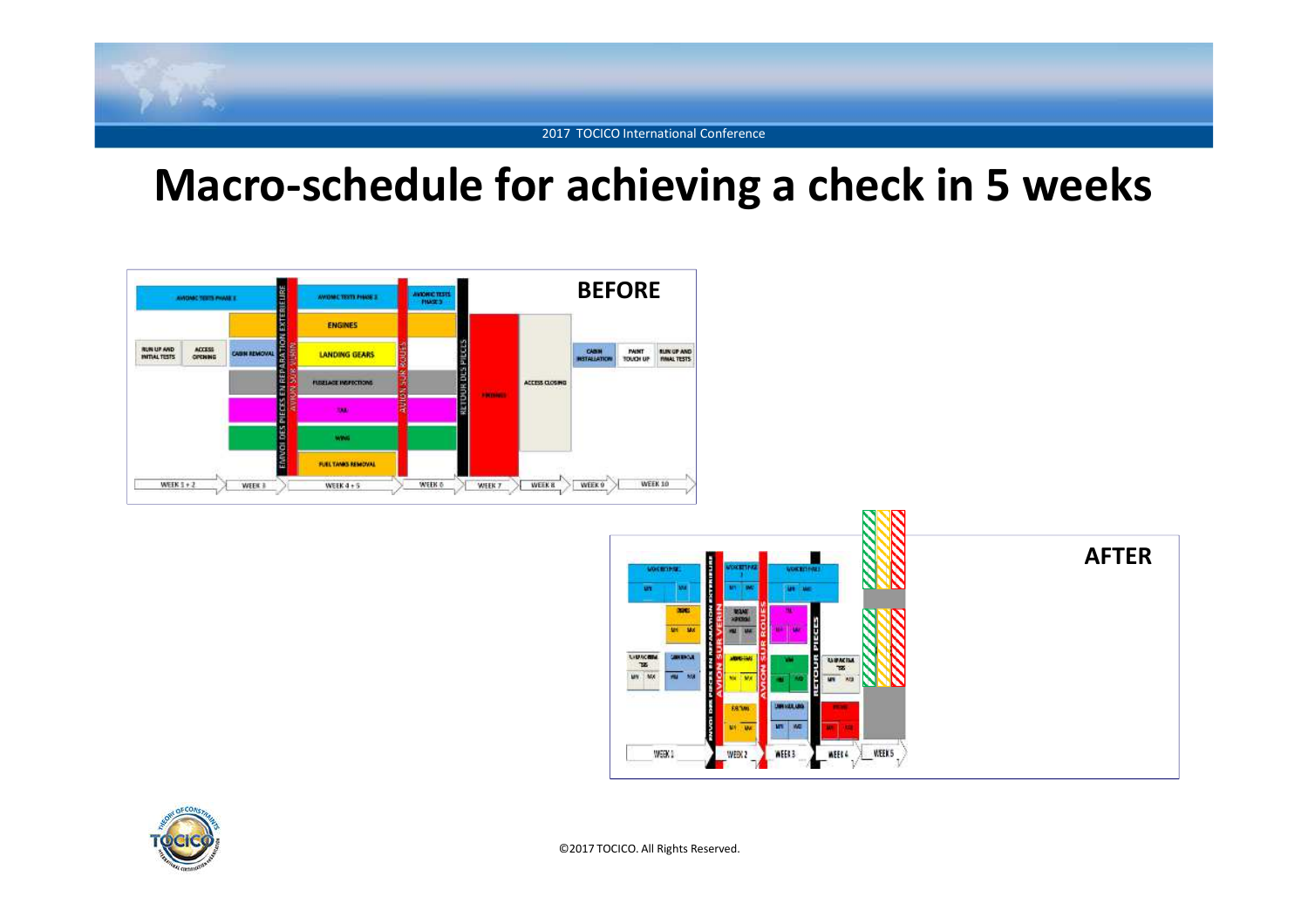### **The macro-schedule is modeled with a more detailed schedule according to Critical Chain rules**

- Schedule for the aircraft is created in MS-Project (with an add-on for Critical Chain) in line with the macro-schedule.
- Reduction of the number of work cards thanks to work "packages" (from 1,200 cards to 170 packages).
- $\bullet$  Schedule adjustment with aggressive durations and a protection for the whole project through a final buffer.





 $(../..)$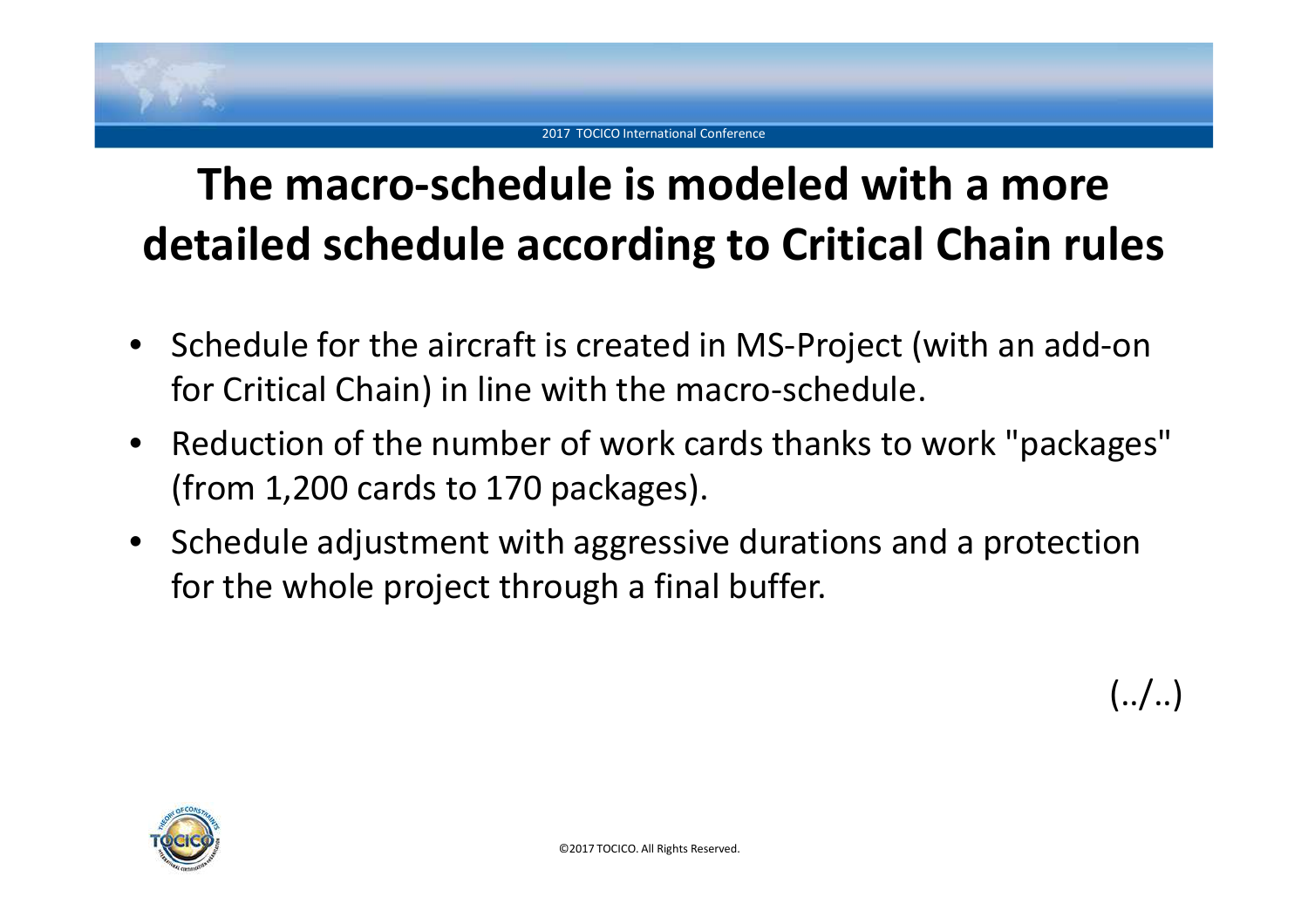### **The macro-schedule is modeled with a more detailed schedule according to Critical Chain rules**

- $\bullet$  Establishment of a "findings buffer" to model the load due to the discovery of defects during the check.
- $\bullet$  Ensure that the schedule respects the basic principles of Critical Chain.
- •Analyze and optimize the Critical Chain to ensure a 5-week check.

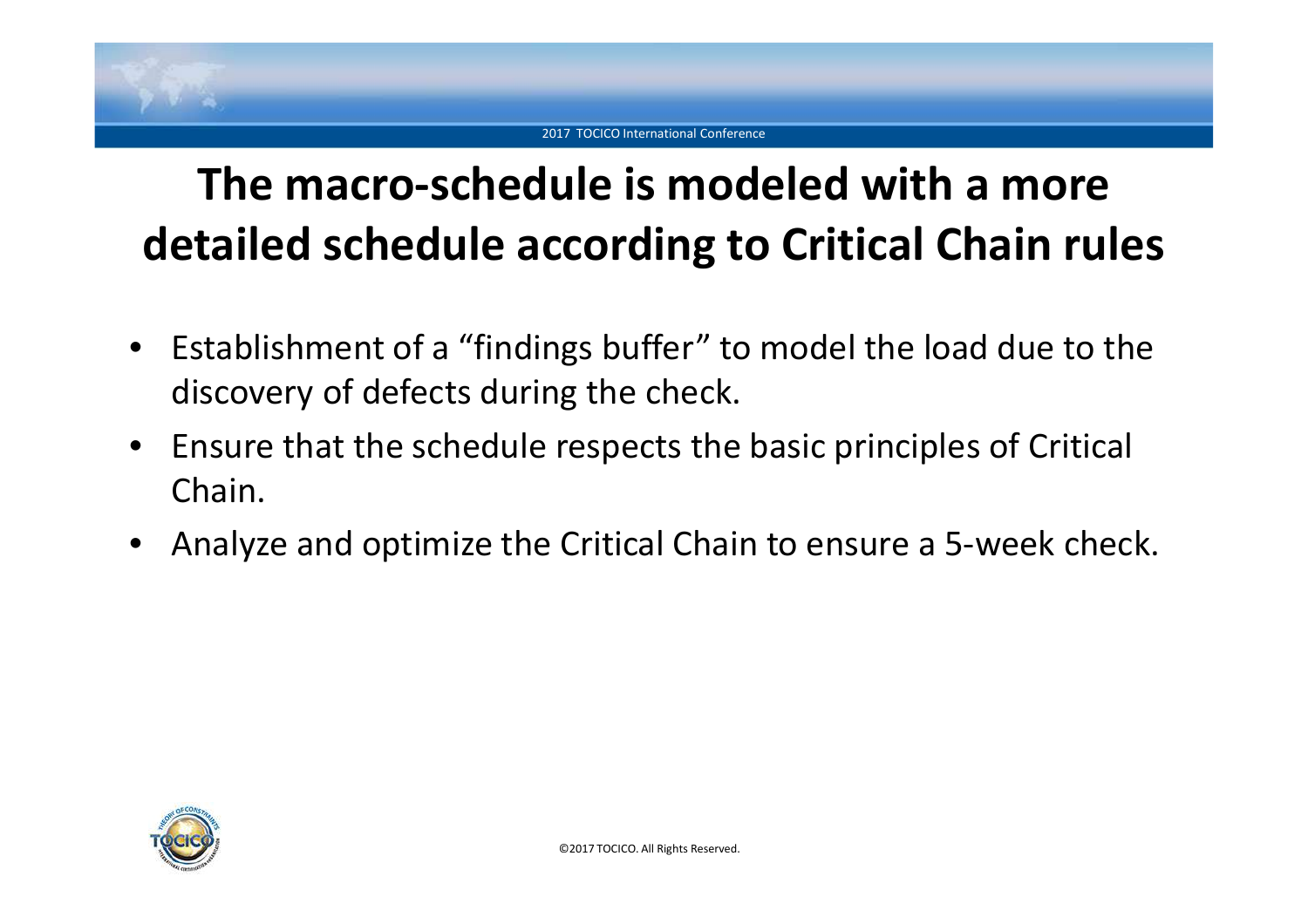

## **During project execution, new behaviors have been implemented**

- At the end of each shift, the planner and the team leader prepare the work cards for the following team.
- • Independently from their status, at the end of the shift, all the work cards are handed over to the team leader, so they can be rescheduled.
- In order to keep a low work-in-progress, the planner only give new work cards when he gets closed work cards.

 $(../.)$ 

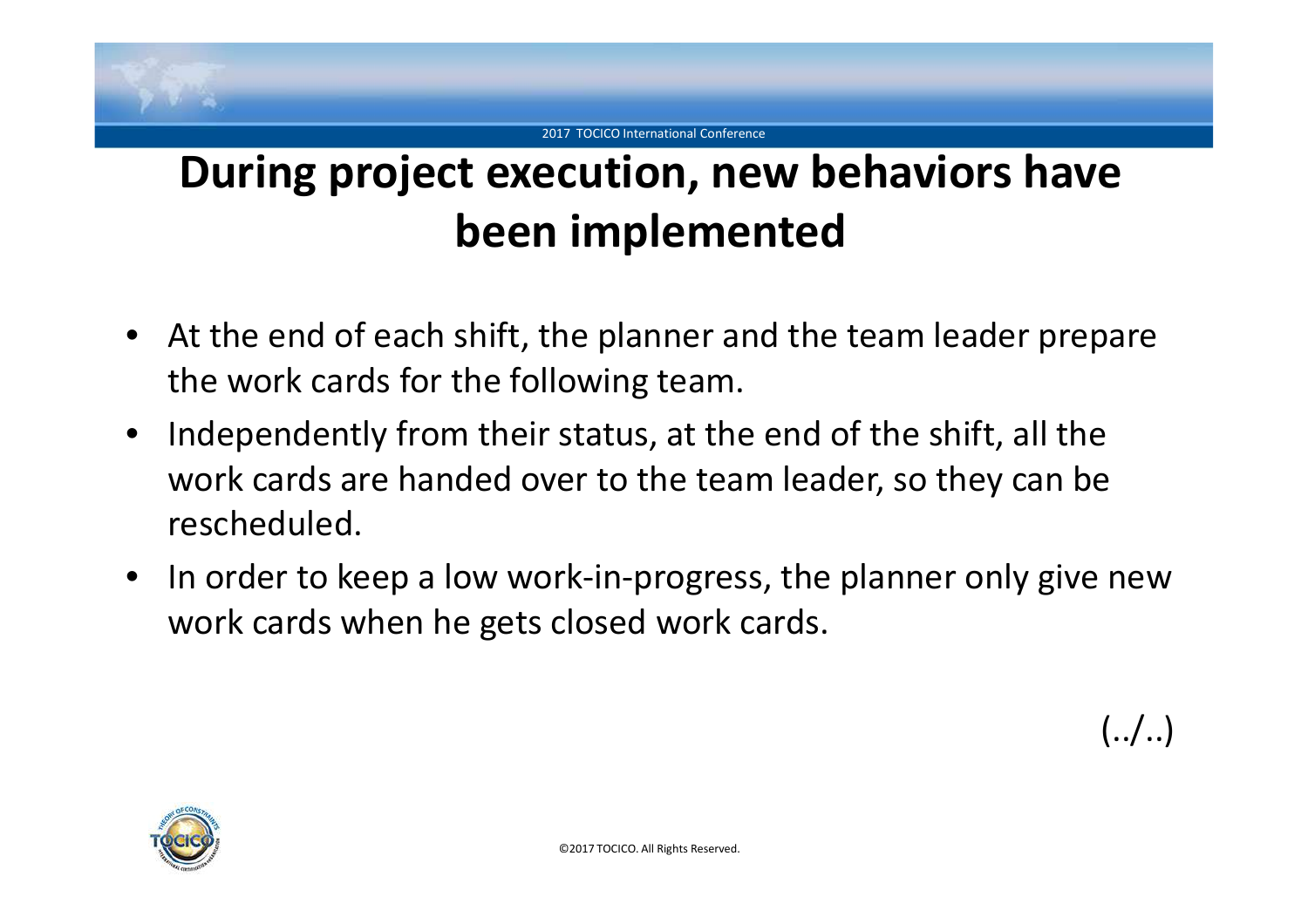

### **During project execution, new behaviors have been implemented**

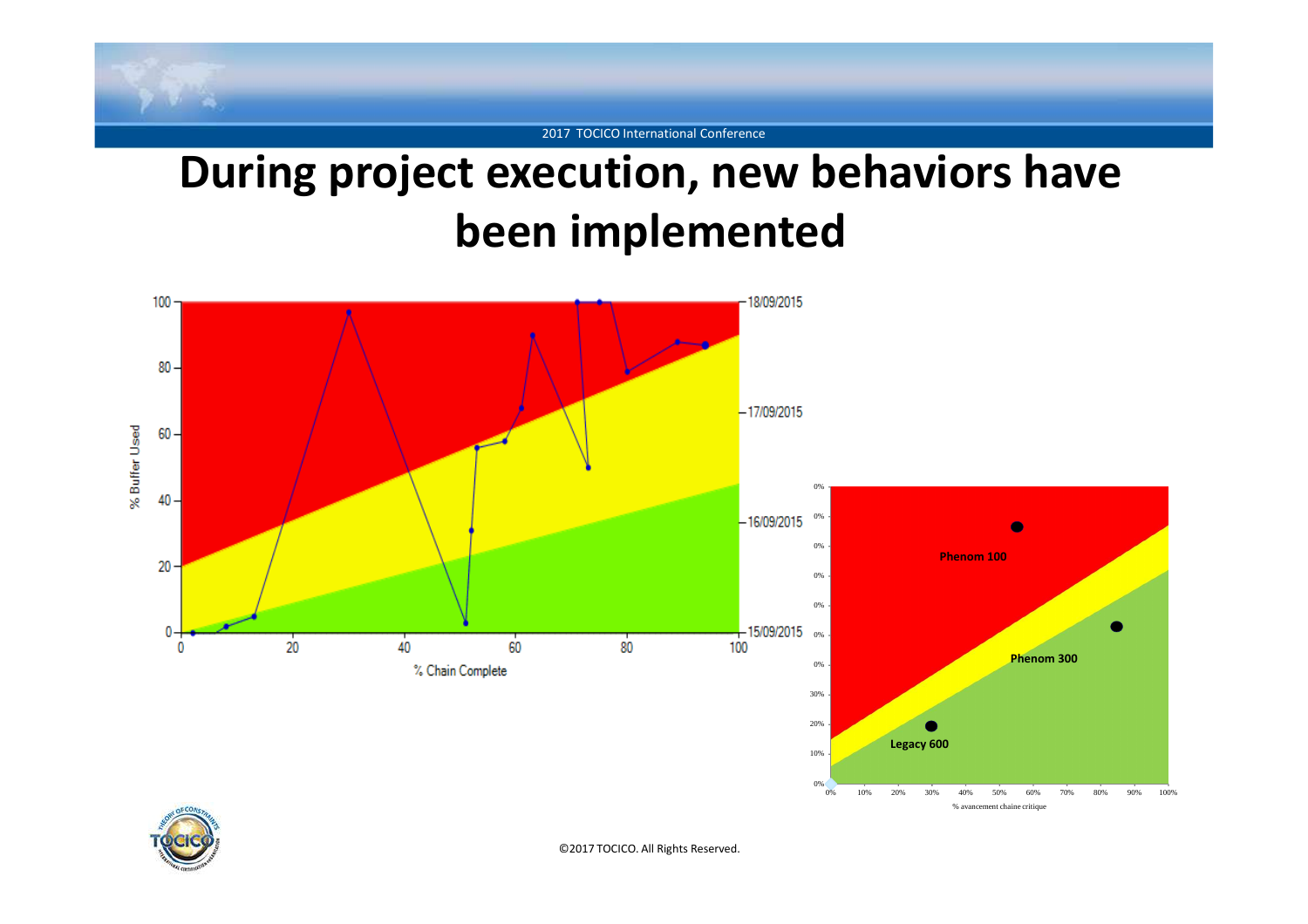## **Deployment of Visual Management to facilitate the monitoring of daily activities**

• Modification of the "control room" to optimize the monitoring of the check as well as the monitoring of couple of checks simultaneously.





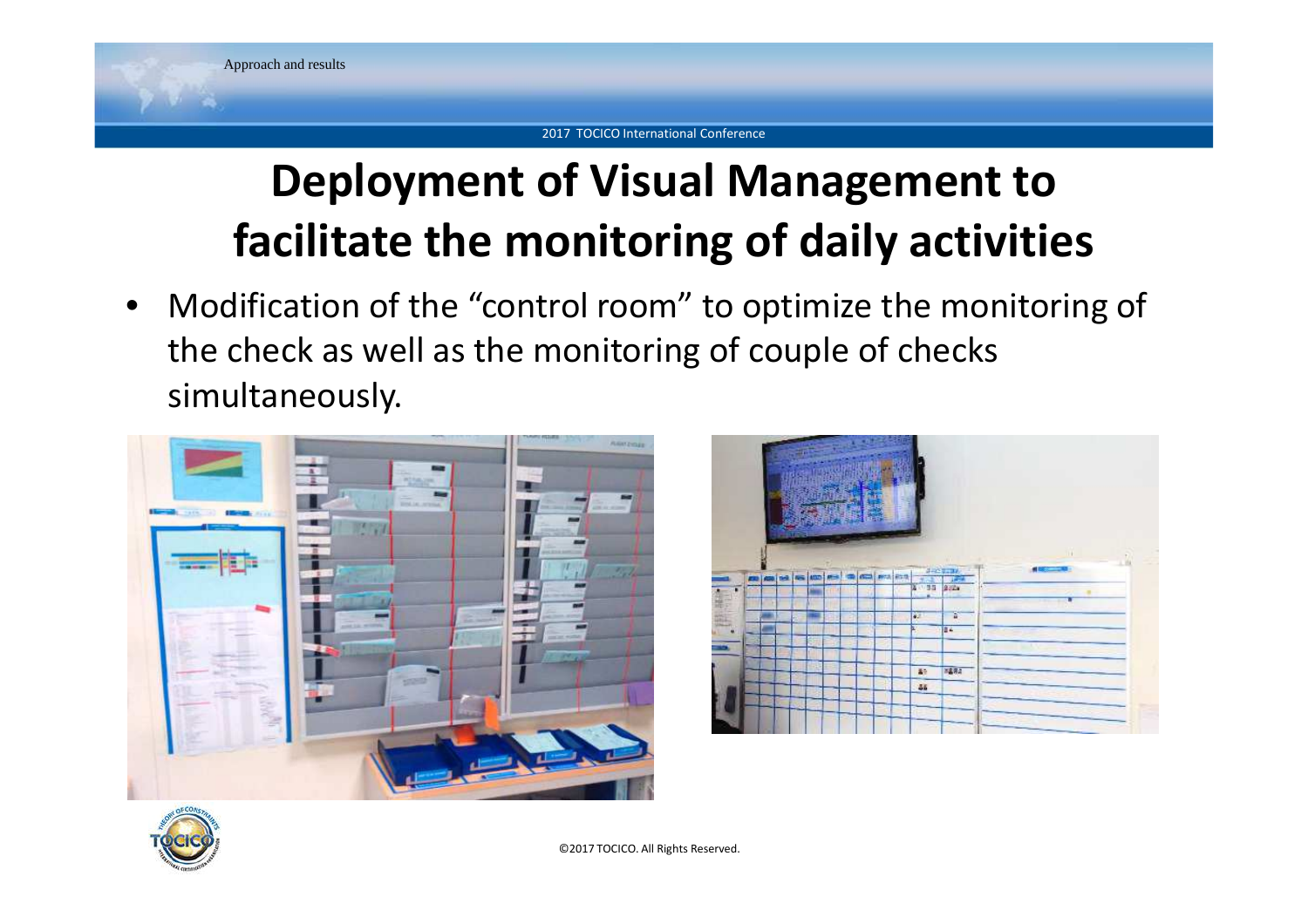### **Monitoring parts is more peaceful**

- $\bullet$  The impact of vagaries (parts delivery, internal or external intervention,…) is easily visible on the Fever Chart.
	- –Indeed, Critical Chain allows simulation of the corrective actions effects on aircraft delivery date.
- Managers don't need to have details for all activities. Only aircrafts in the Fever Chart's Red Zone should be considered.
- During the check, the progress and remaining work is much clearer and shared with everyone.

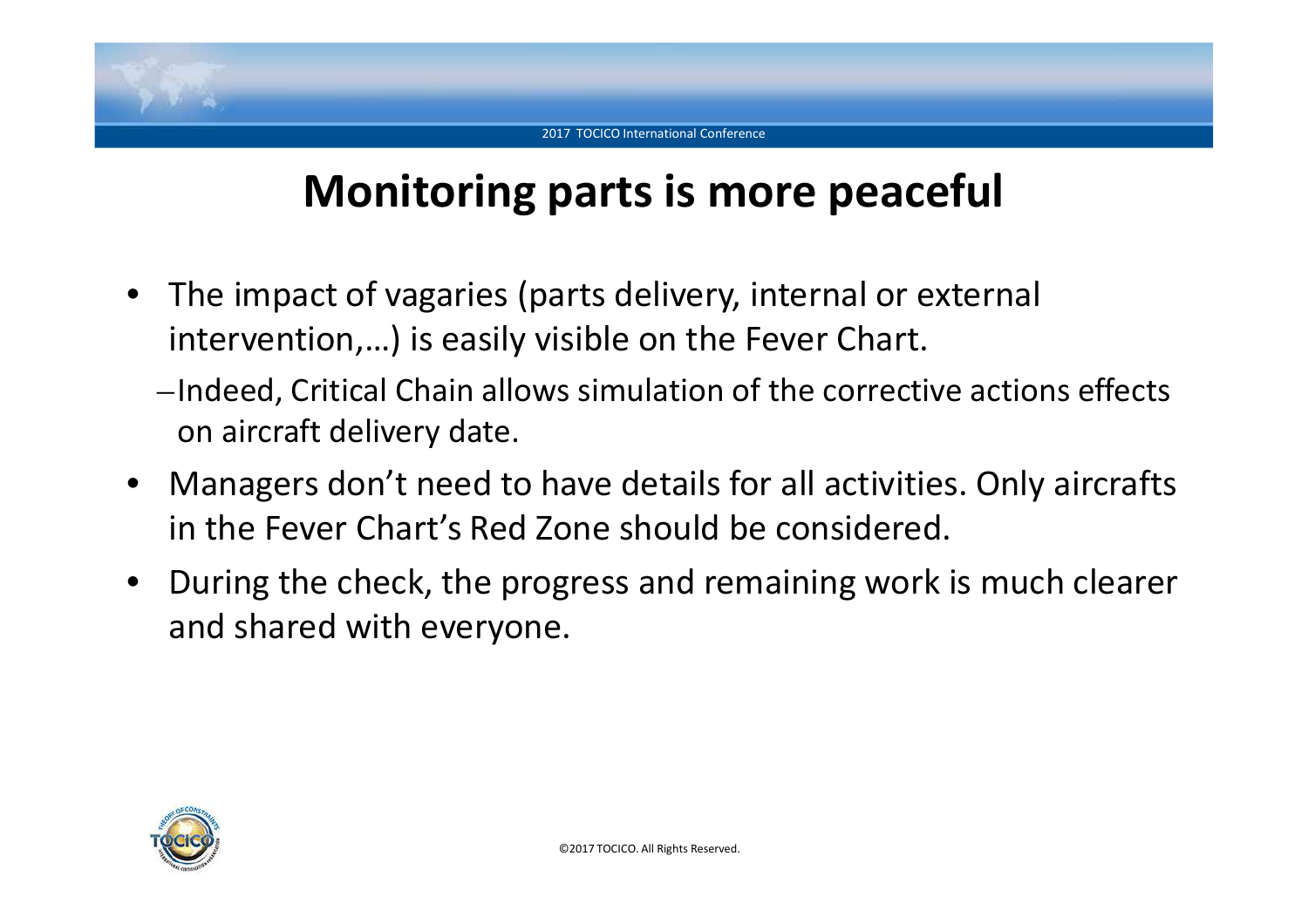

# **Downtime has been reduced …**

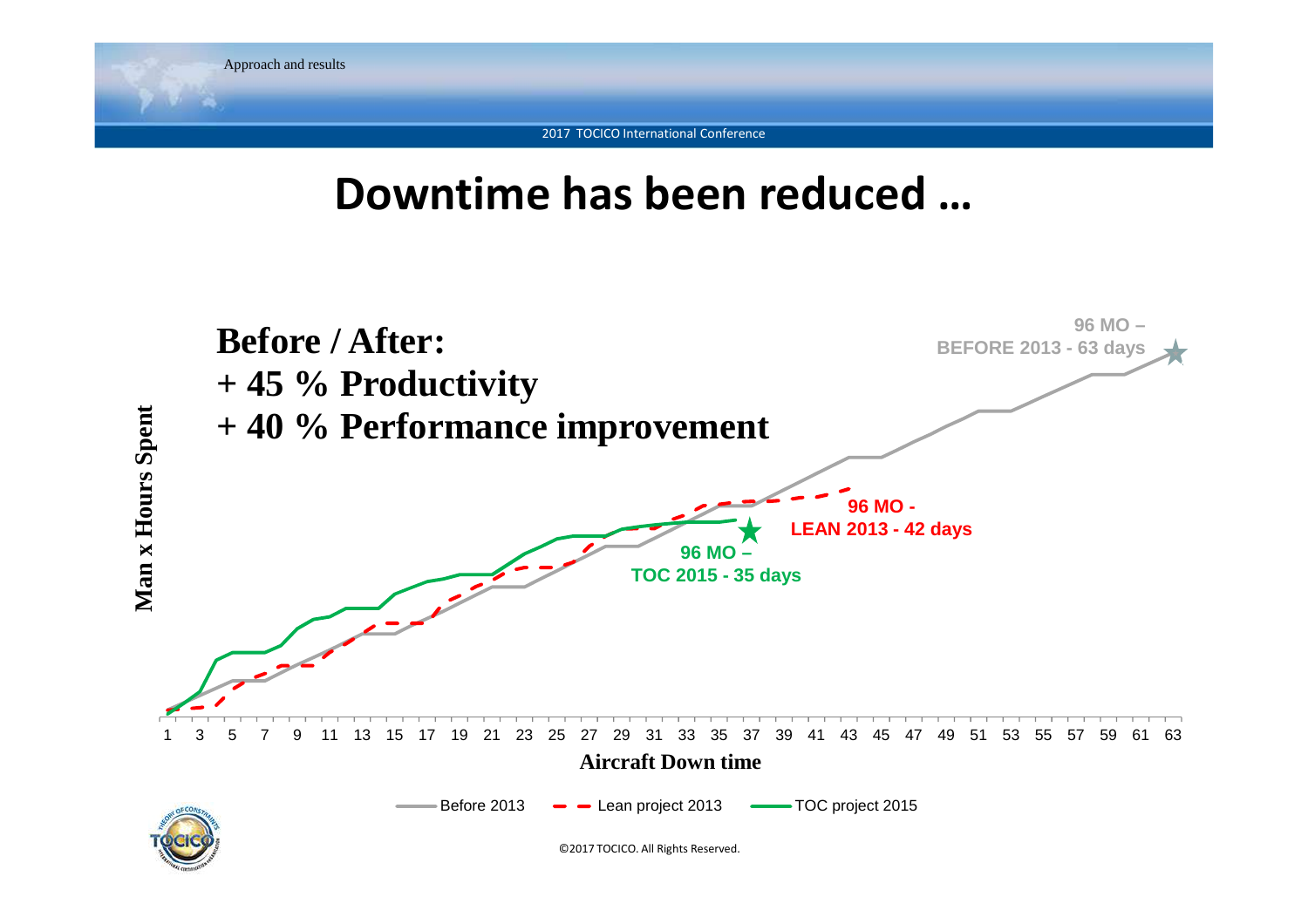### **…and some phenomena have disappeared**

- •Late deliveries
- $\bullet$ Lack of visibility on aircraft release dates
- •Important workload for planners
- $\bullet$ Constantly changing priorities
- Forced multitasking
- $\bullet$ Stress caused by work environment

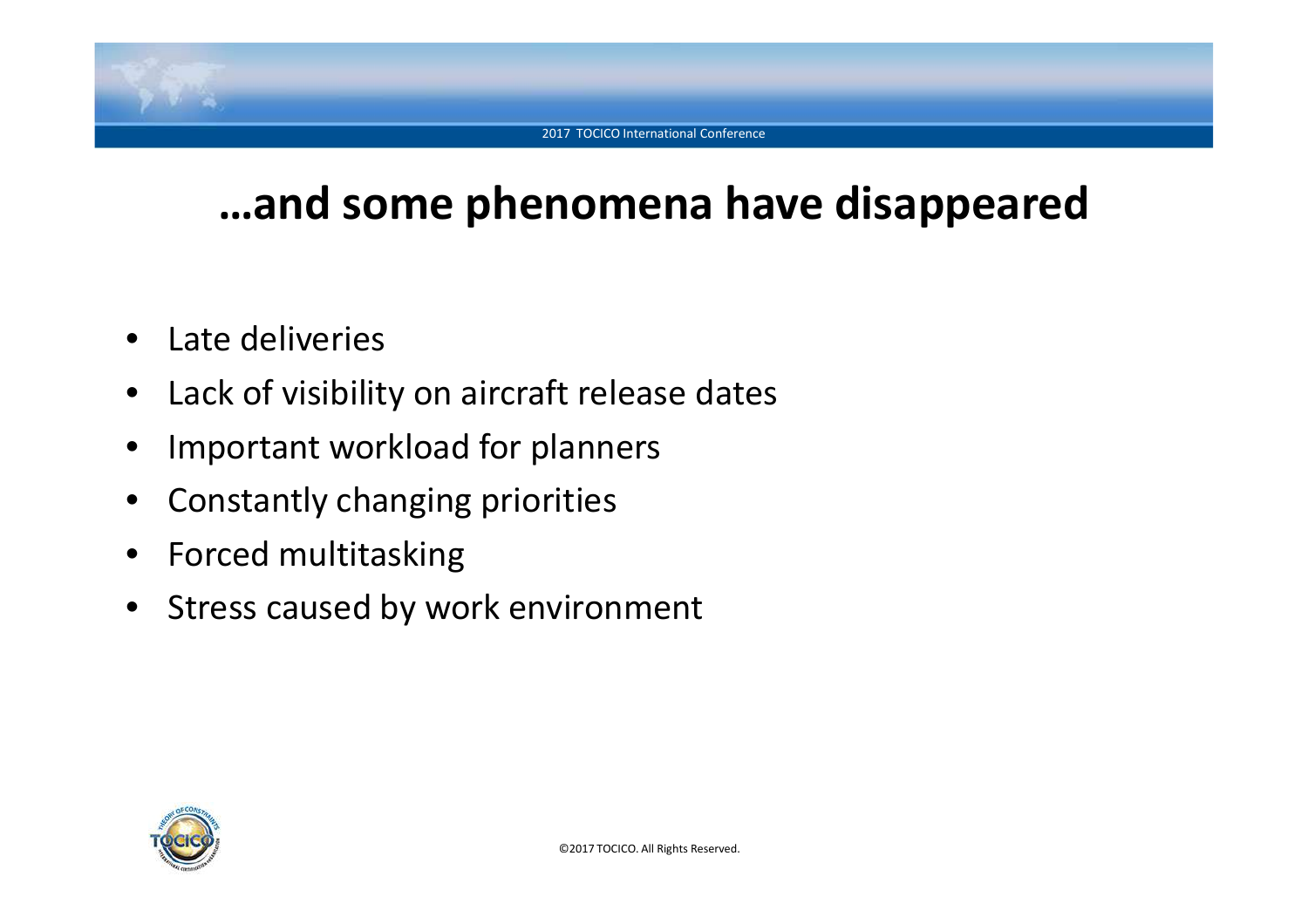

# Any questions?

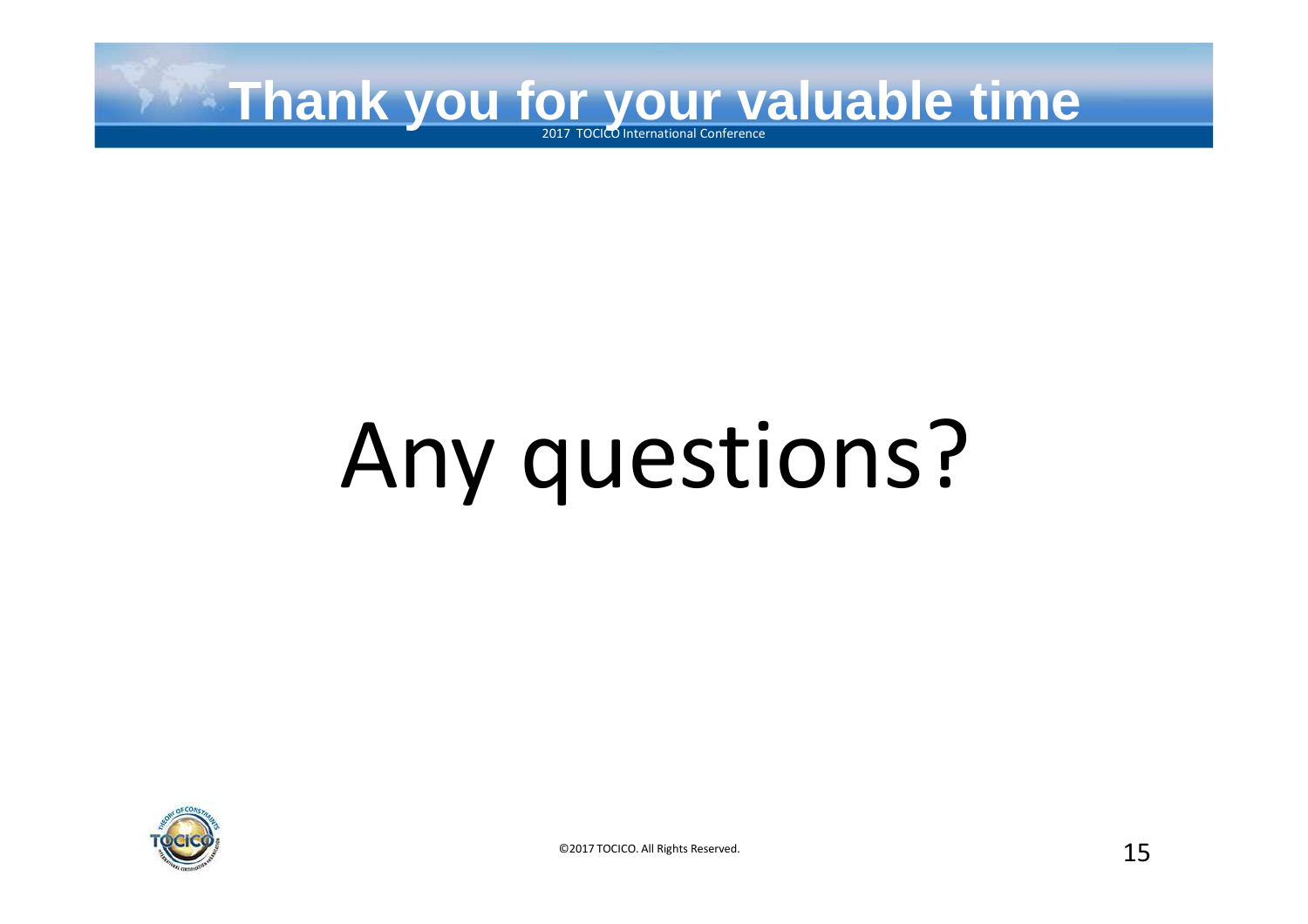

### **Annexes**

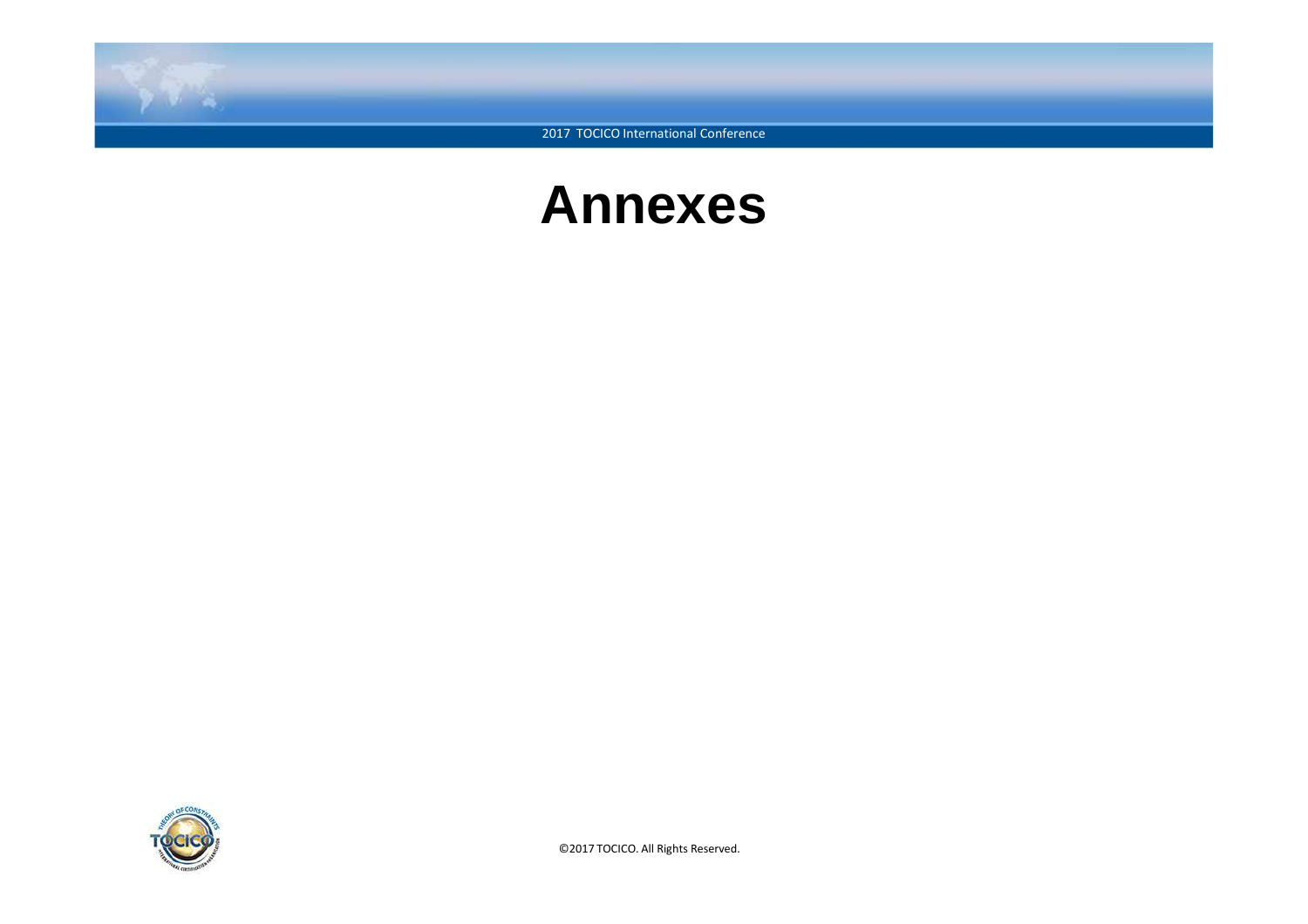### **Marris Consulting's YouTube Channel(name: marrisconsulting)**

2017 TOCICO International Conference



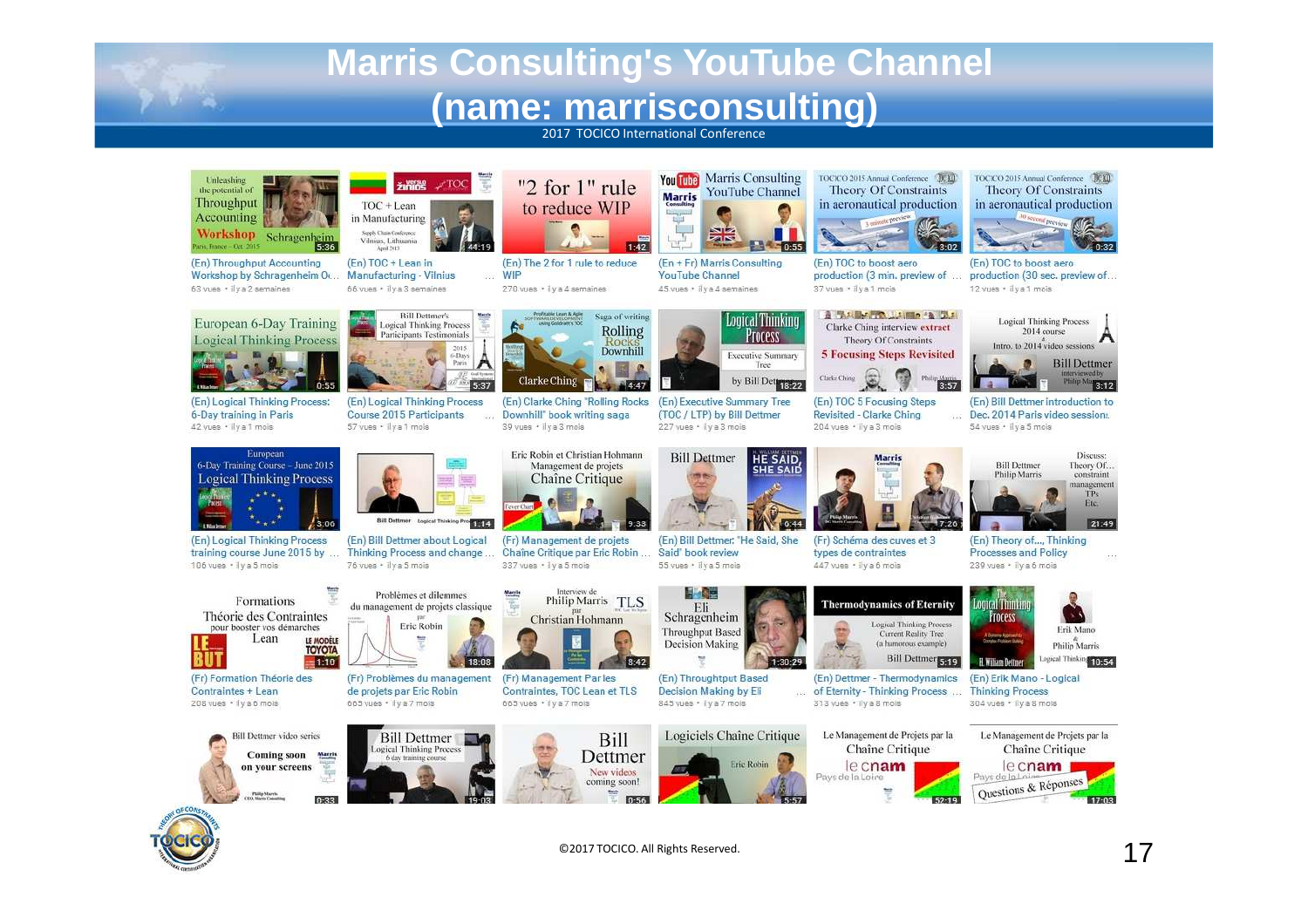

2017 TOCICO International Conference





©2017 TOCICO. All Rights Reserved.

Kudos to the quality gurus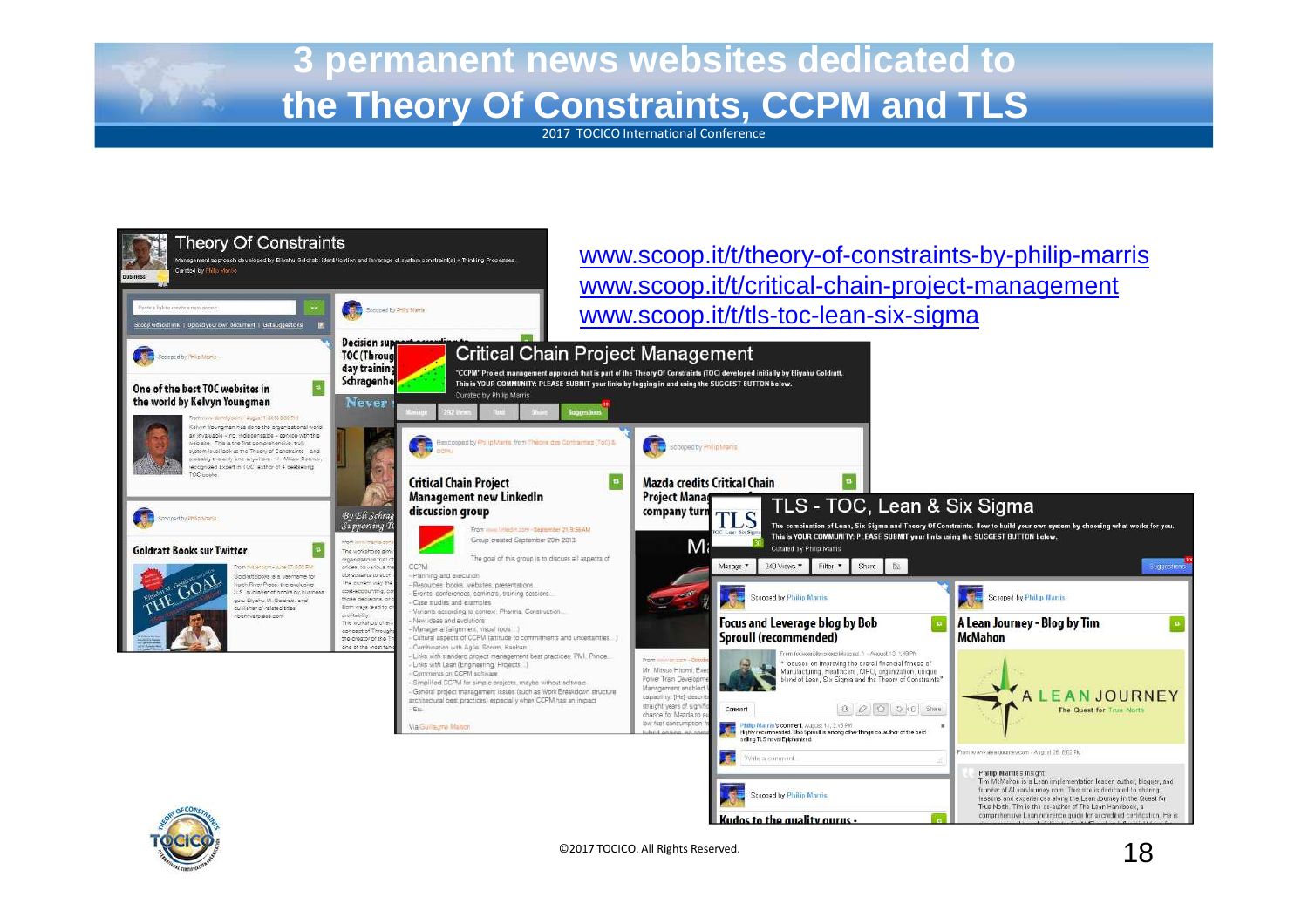### **Philip Marris : Biography**

#### 2017 TOCICO International Conference

Philip Marris is CEO of Marris Consulting, a management consultancy focused on industrial operations based in Paris, France. Over 80% of the firm's projects are based on the Theory Of Constraints.

He is the author of the French reference book *Le management par les contraintes en gestion industrielle*. He is involved in the "TOC + Lean" movement and founder of the LinkedIn "TLS - TOC Lean & Six Sigma" group and 5 Scoop It TOC related information websites.

He has designed, sold and executed over 150 transformation projects.

He is a member of the board of the TOCICO French regional group and is active in increasing the awareness of TOC worldwide.

He started his TOC journey in 1986 when he joined Creative Output France and had the honor and pleasure of working with Eli Goldratt and Issi Pazgal.

Philip Marris was for many years in charge of Manufacturing Operations in large consulting firms.

He has over 32 years of experience in industry and in consulting. Philip Marris started his career as a production engineer in the steel industry. He is English and is bilingual and bi-cultural. He lives in Paris, France.





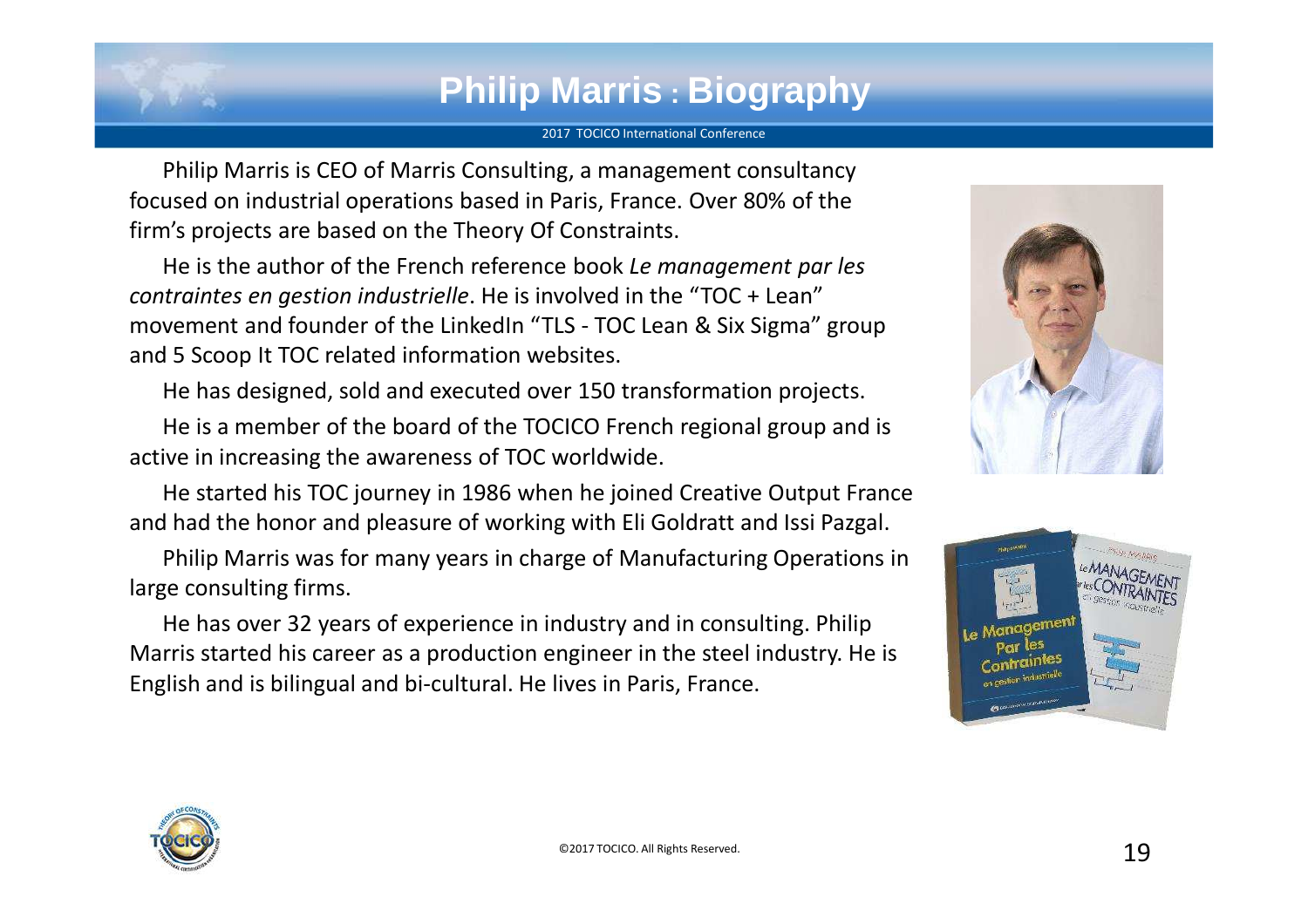### **Marris Consulting : Paris, France**

- Marris Consulting has conducted over 150 engagements over the past 10 years, transforming industrial enterprises in France and around the world.
- The firm is recognized as an expert in TOC & Lean Manufacturing.
- Marris Consulting conducts **regular training courses in TOC, TLS, Critical Chain**  project Management, and other related areas of practice. The courses are delivered in Paris but can be arranged to be conducted at other sites.
- TOC manufacturing & CCPM websites (in French):
	- •www.management-par-les-contraintes.com
	- •www.chaine-critique.com
- Founded in 2005, 14 consultants + freelance network

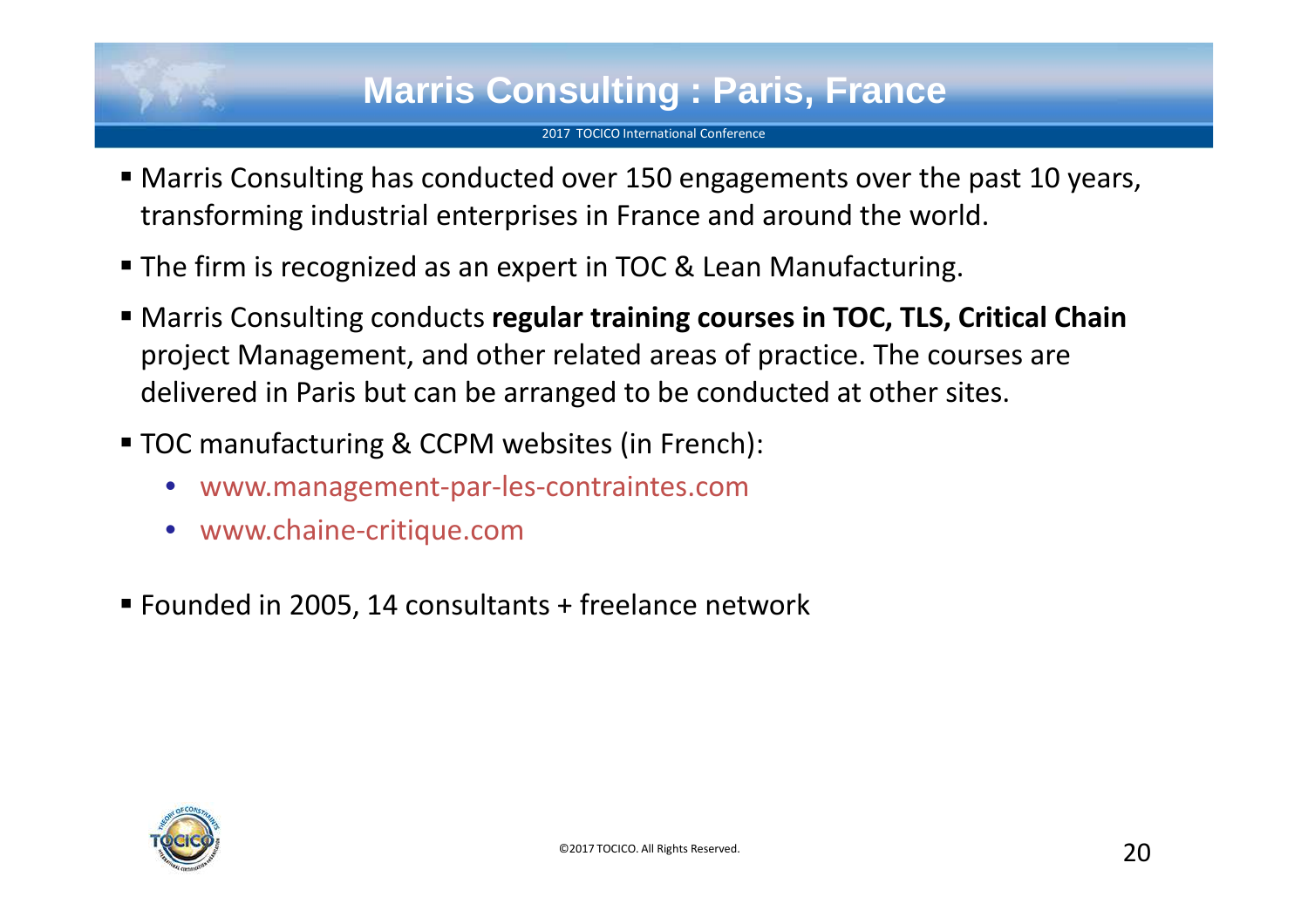### **Marris ConsultingOver 150 assignments in over 10 years**

2017 TOCICO International Conference